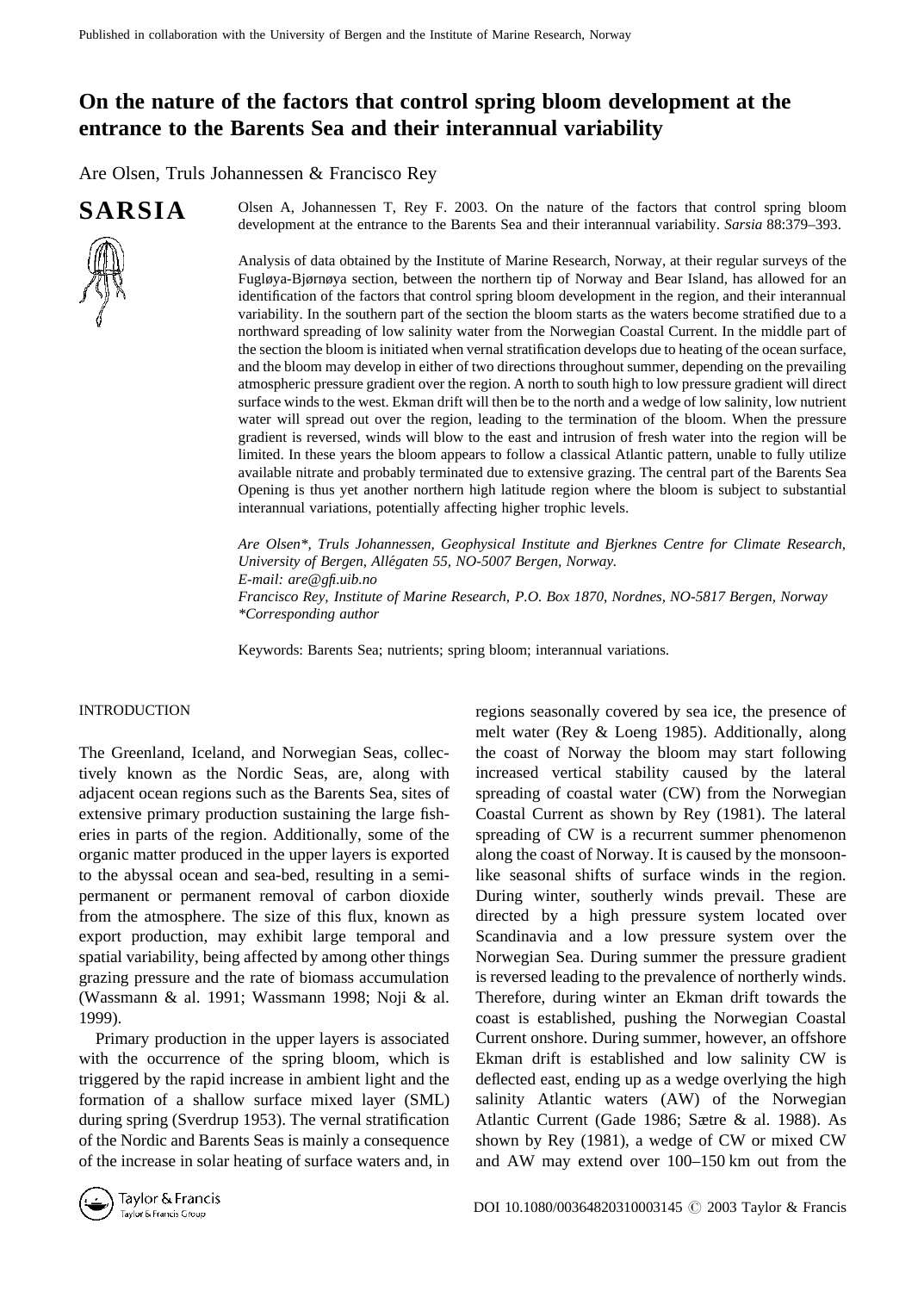Norwegian coast, and may occasionally reach as far out as to Ocean Weather Station M at 66°N 2°E (Halldal 1953; Helland 1963).

The timing and development of the spring bloom may exhibit large interannual variations, particularly in regions subject to interannual variations in sea ice cover. This is, for instance, the case in the Barents Sea south of the polar front. This region is dominated by AW and vernal stratification develops slowly with warming of surface layers. However, the sea ice cover extent in the Barents Sea, which is confined to the north of the polar front, can exhibit large interannual variations, so that when the ice has a large southern extent, sea ice can drift across the polar front and melt in the AW. This causes stratification to develop much more rapidly than due to heating, and a more rapid and intense spring bloom develops (Rey & al. 1987; Olsen & al. 2002a), with consequences for export production (Slagstad & Wassmann 1996). Further south, in the open ocean regions of the Nordic Seas, where stratification develops due to heating of the ocean surface, interannual variations in spring bloom development will probably follow from differential input of heat.

This subject has, however, not been extensively treated in the literature. Such a study is likely to be complicated by the varying temperatures of the water feeding the Nordic Seas (Furevik 2001) and varying influence of polar waters (Blindheim & al. 2000). Additionally, the effect of surface wind speed on the mixed layer depth (MLD) must be taken into consideration (Sakshaug & al. 1995), as must also interannual variations in grazing pressure.

The current paper concentrates on the third mode of water column stabilization, namely offshore spreading of CW and how this may vary from one year to another, leading to interannual variations in spring bloom development. The opportunity to study this phenomenon is furnished by the existence of a nearly 10 year long time series of nutrient concentrations in the Barents Sea Opening, running from 1990 to 1999. These data have been acquired by the Institute of Marine Research (IMR) at routine surveys of the Fugløya-Bjørnøya (FB) section, located between Norway and Bear Island (Fig. 1). In this paper we will use these data to study annual and interannual variations in nitrate concentrations and how these relate to the SML properties depth, tempera-



Fig. 1. Map of the Barents Sea Opening. Grey arrows illustrate the flow of relatively salty North Atlantic water, black arrows illustrate the flow of relatively fresh polar or coastal water. Hollow circles indicate the station positions in the Fugløya-Bjørnøya section. The rectangles indicate the middle and southern stations used in this study. BIC – Bear Island Current; NCC – North Cape Current; NwAC – Norwegian Atlantic Current; NwCC – Norwegian Coastal Current; WSC – West Spitsbergen Current.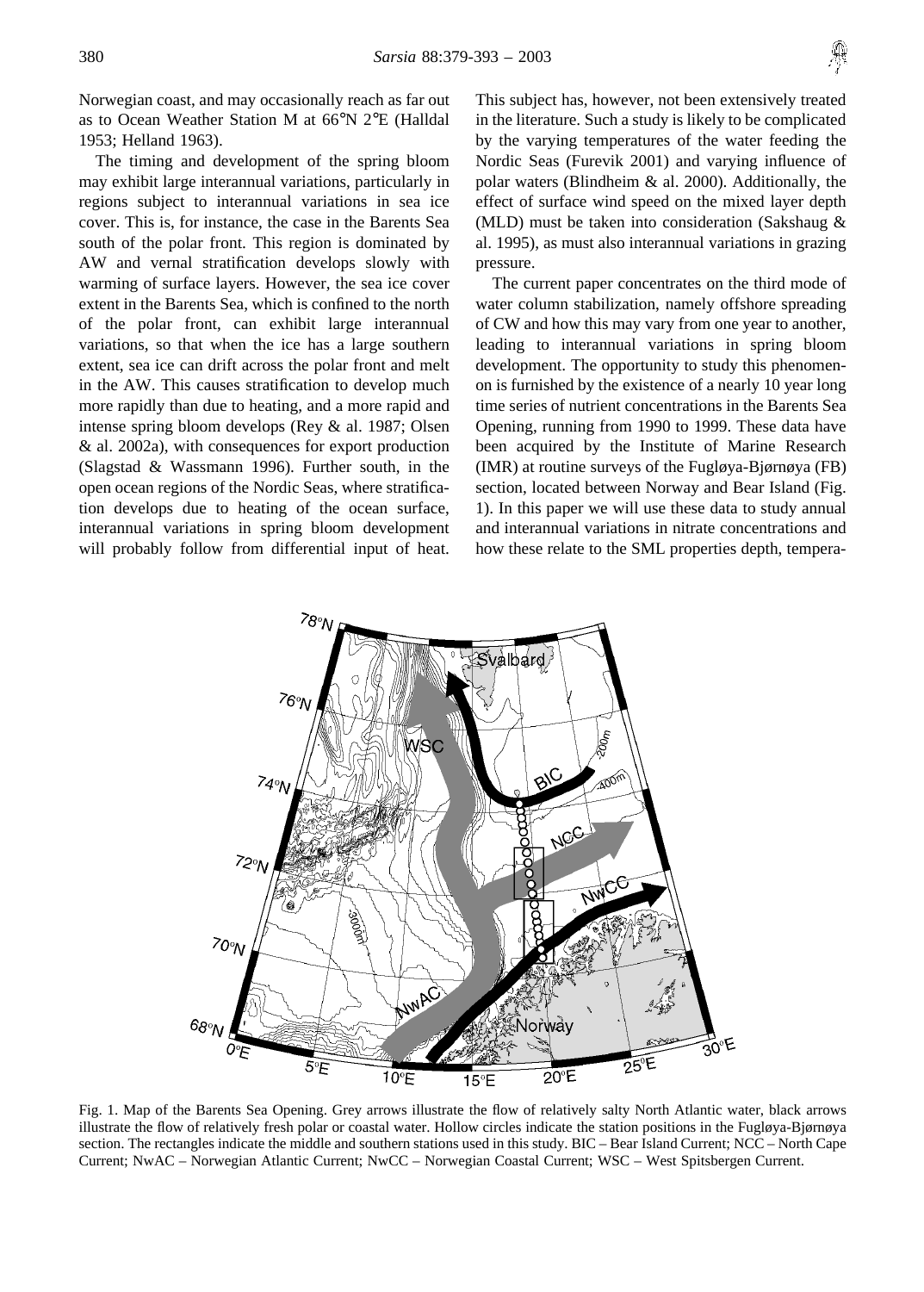ture and salinity in the region. Salinity is the chief parameter supplying information on the presence of CW as this water mass is of relatively low salinity (<34.7; Loeng 1991) compared with the AW in this region, which is normally defined by having a salinity above 34.95. Nitrate is used as an indicator of bloom development. The other major nutrients (phosphate and silicate) showed the same pattern of variability.

Furthermore, the nutrient time series is just part of a longer and spatially and temporally more coherent measurement programme of temperature and salinity at the FB section. Therefore, we completed and extended the time series of these two parameters back in time, to 1976, which allowed us to ground truth and expand our findings on the factors that govern the development of the SML during summer in this region.

#### DATA AND METHODS

This work is based on data obtained by the IMR through repeated visits to the FB section (Fig. 1). The section covers three hydrographic domains, and for the present purpose data selection has been confined to south of 73°N to avoid the influence of polar water. Furthermore, because the presence of CW is expected to vary with latitude, we have split the region in two and analysed data from the middle, Atlantic part (defined here as 72–73°N), and the southern part (70.5–71.75°N) of the FB section separately.

We have used data from the 1990s for the analysis of seasonal and interannual variability in nitrate concentrations in relation to physical hydrographical conditions, and only data from stations where a complete set of measurements have been carried out, i.e. of nitrate, temperature and salinity. The spatial and temporal distribution of these stations is depicted in Fig. 2. These data were obtained from the IMR; details of the measurement protocol are given in Olsen & al. (2002b).

The time series shown in Fig. 2 is rather short and also not spatially homogenous, mainly due to a lack of nitrate measurements. Therefore, to substantiate and extend the information provided by these data on the factors that govern SML development in the region, we completed and extended the temperature and salinity time series from the FB section back in time. We used data from all stations visited during the 1990s where



Fig. 2. Time–latitude distribution of the stations included in the nutrient time series.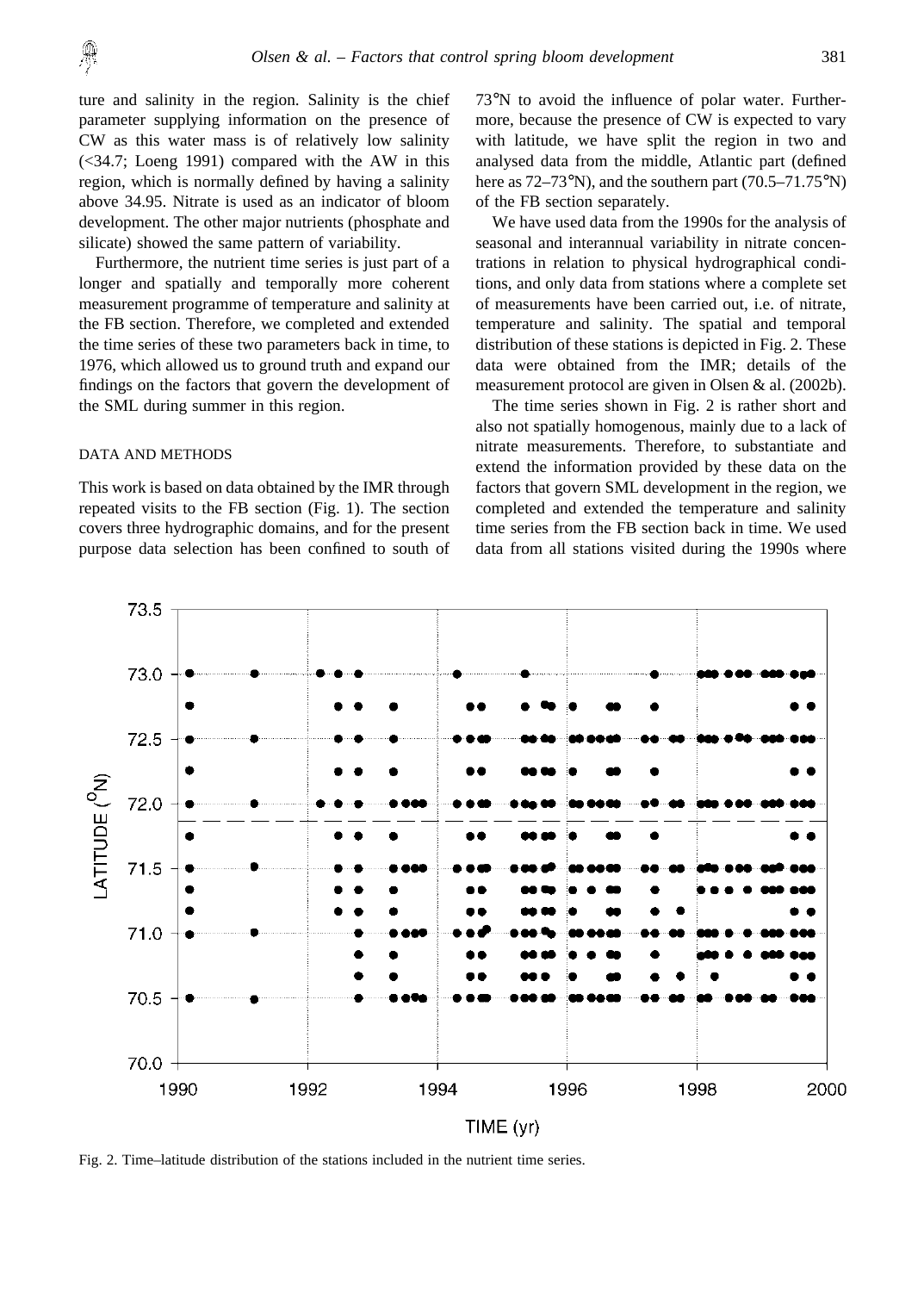hydrographic measurements have been carried out. In addition we extended the time series back in time to 1976. The data covering the pre-1990 period were provided by ICES, but originate ultimately from the IMR. The spatial and temporal distribution of the stations included in the completed and extended temperature and salinity time series is shown in Fig. 3. Please note that for this time series we have restricted data selection to summer, which is the season of interest. The FB section has been visited twice each summer since 1976, once in June/July and once in August/September covering the bloom and post-bloom phase of phytoplankton development, respectively.

Data for sea level pressure (SLP) and directional components of wind strength have also been used in this study. These data originate from the NCEP/NCAR project (Kalnay & al. 1996) and were obtained from the NOAA-CIRES Climate Diagnostics Centre (Boulder, Colorado, USA) through their web site (http://www. cdc.noaa.gov). Data for net short wave radiation at the surface (NSWRS), a measure of solar heat input, were obtained from the IRI/LDEO Climate Data Library (http://ingrid.ldeo.columbia.edu/) and also originate from the NCEP/NCAR reanalysis project.

MLD was identified as the depth at which a density difference of  $0.125 \text{ kg m}^{-3}$  as compared with the surface value was found. For a vertically homogenous water column, the MLD was defined as 250 m.

Throughout this paper we present average values of SML characteristics in either the southern or middle part of the FB section, whose geographical extent has been defined above. This implies that we have first averaged values over the SML at each station. These depth averaged values have then been averaged over either the middle or southern group of stations visited on each cruise. Average values of temperature, salinity and nitrate in the SML (A) at each station were computed according to:

$$
A = \frac{1}{MLD}\sum_{i=1}^{MLD}a_i
$$

where  $a_i$  is the value within each cubic metre. Linear interpolation was used between sampling depths.



Fig. 3. Time–latitude distribution of the stations included in the completed and extended time series of temperature and salinity.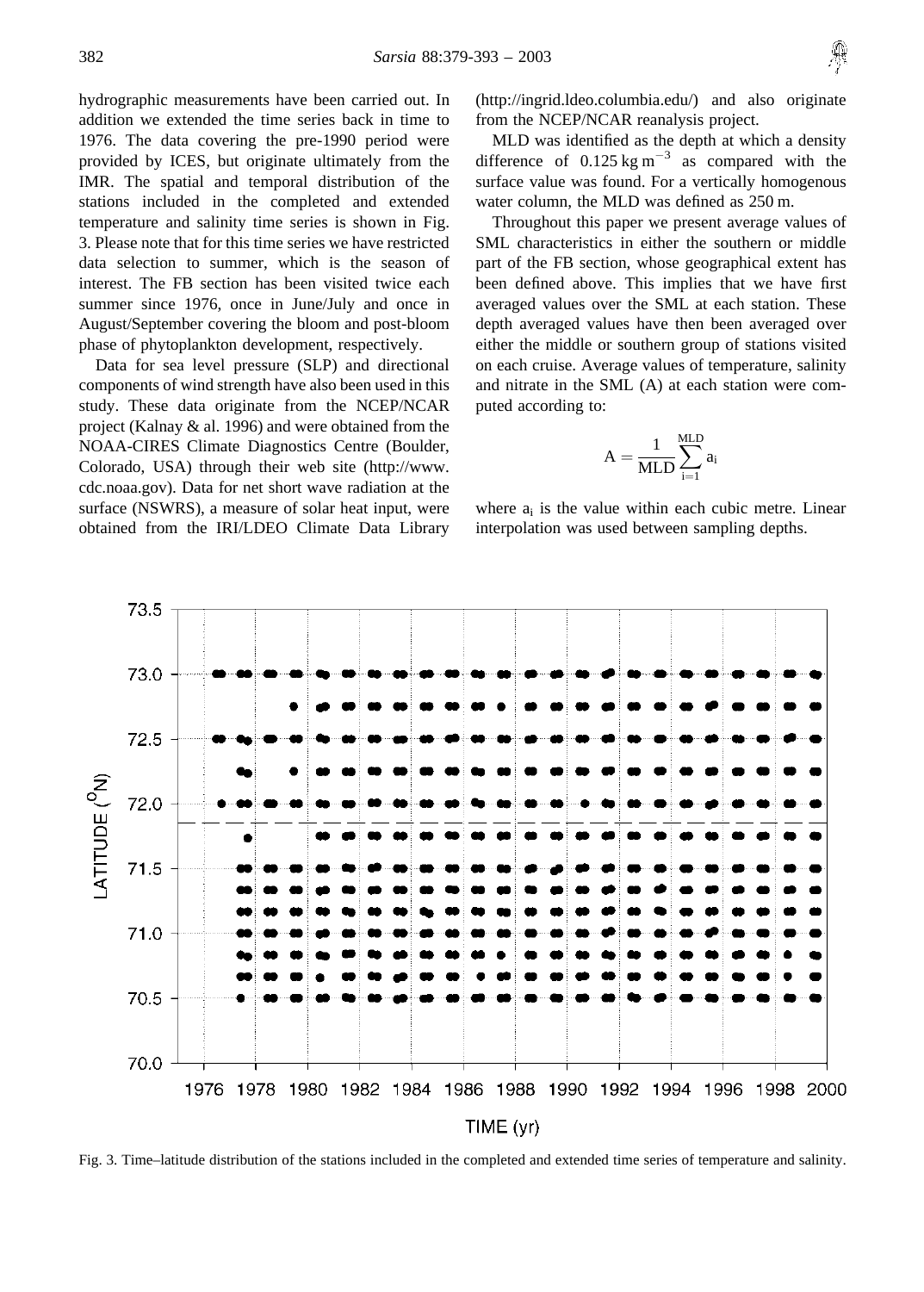#### RESULTS

The seasonal development of average MLD and the average temperature, salinity and concentration of nitrate in the SML in the southern part of the FB section are shown in Fig. 4, where averaged data from the southern group of stations from all the years of the time series have been combined on a single time axis. The seasonality in the data is obvious and highly recurrent, and the cruises have evidently been carried out at four stages of phytoplankton development. Until day 150 a winter situation prevails, characterized by a fairly homogenous water column and high concentrations of nitrate. In the period between days 150 and 200 we recognize bloom conditions, when a shallow SML has been formed and concentrations of nitrate have started to decrease. The lowest concentration of nitrate is reached during the post-bloom period, between days 200 and 250. After this, moving into fall, the erosion of the SML starts, which will ultimately lead back to winter conditions again. The shoaling of the SML moving from winter into the bloom period is accompanied by both a drop in salinity and a rise in temperatures. This indicates that the change in MLD is caused by a northward spreading of low salinity, relatively warm waters from the Norwegian Coastal Current. There is only a slight drop in salinity on entering the post-bloom period, temperatures, however, peak during this period. These latter features indicate that heating is important for determining the evolution of the SML moving from the bloom to the post-bloom period.

The seasonal development of average MLD and average temperature, salinity and nitrate concentrations in the SML in the middle part of the FB section are depicted in Fig. 5. The data originate from the same cruises as the data shown in Fig. 4, and a similar seasonal pattern is recognized with winter, bloom, postbloom and fall periods occurring in the same time intervals. The salinity in the SML in this region is generally higher as compared with the southern part, as it is more dominated by AW. We also see that wintertime nitrate concentrations are  $1-2 \mu$ mol  $1^{-1}$  higher. The main difference between the seasonal development in the middle as compared with the southern part is that the shallow SML observed during bloom in the middle part does not appear to be a consequence of the freshening of surface waters as salinities generally drop only slightly. The temperature in the SML has, however, risen, and these features indicate that surface stratification during spring in the middle part of the FB section is not caused by admixture of CW as in the southern part, but rather occurs due to heating. Later,



Fig. 4. The average mixed layer depth and the average temperature, salinity and concentration of nitrate in the surface mixed layer in the southern part of the Fugløya-Bjørnøya section plotted as a function of the day of measurement.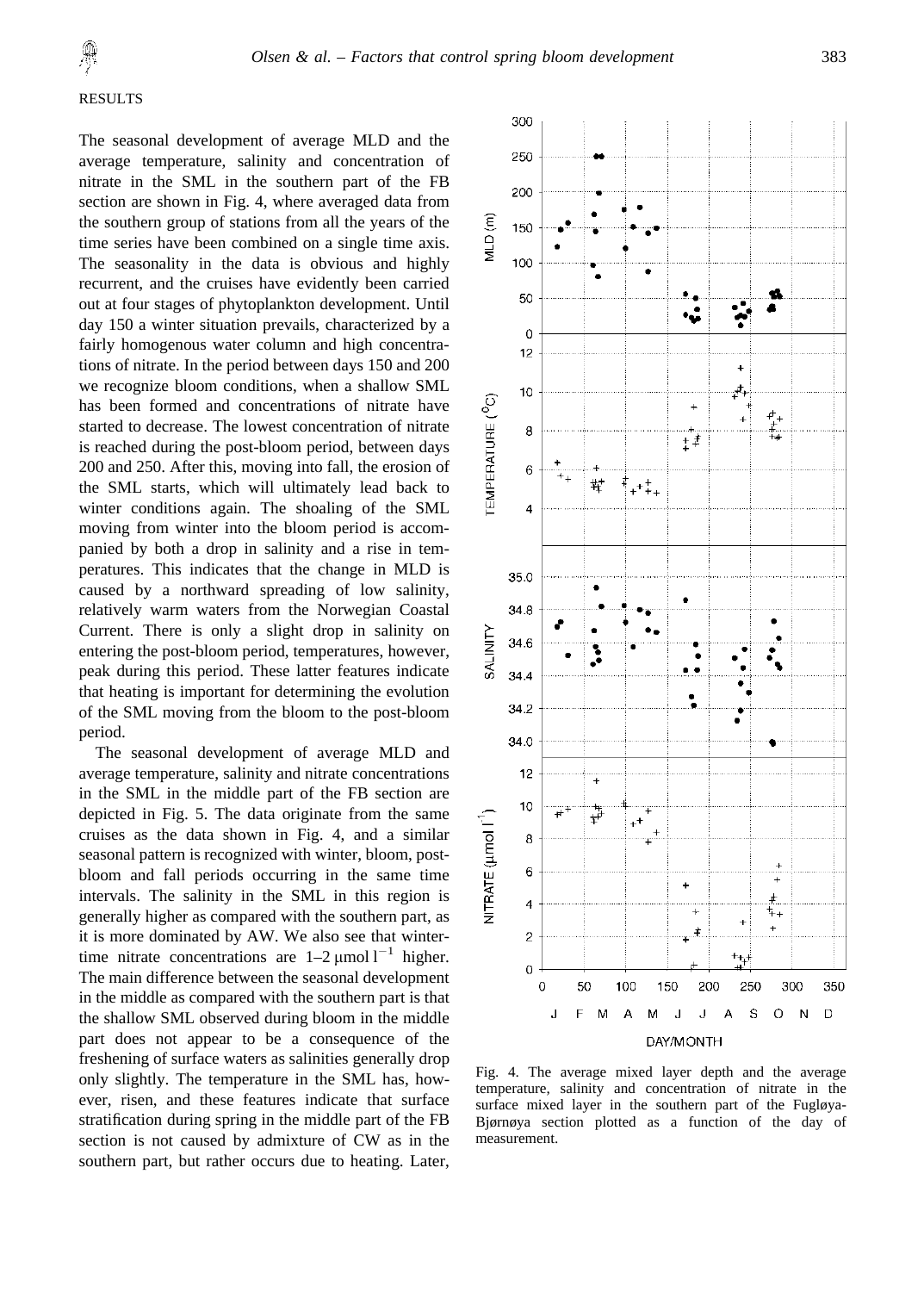

Fig. 5. The average mixed layer depth and the average temperature, salinity and concentration of nitrate in the surface mixed layer in the middle part of the Fugløya-Bjørnøya section plotted as a function of the day of measurement.

however, into the post-bloom period, CW mixes into the SML in the middle part also, as is evident from the drop in salinity that occurs as we enter this period.

Figure 6 shows the time series of average MLD and average temperature, salinity and concentration of nitrate in the SML in the southern part of the FB section, as observed at cruises carried out during the bloom (Fig. 6a) and post-bloom (Fig. 6b) periods, defined above. The MLD correlates well with temperature, salinity and nitrate during both seasons. The SML becomes shallower with increasing temperatures and decreasing salinity. The strong relationship between MLD and salinity during the bloom period indicates that admixture of CW is important for setting the MLD in this period. The development of the SML moving from bloom to post-bloom is apparently more influenced by heat input, as seen with the relaxed correlation with salinity and the strengthened correlation with temperature. These findings confirm those deduced from Fig. 4. Nitrate concentrations depend strongly on MLD, with decreasing concentrations of nitrate in the SML as it shoals. However, because the SML becomes more or less depleted of nitrate each summer, the relationship becomes weaker moving from bloom into post-bloom conditions.

Figure 7(a and b) shows the time series of average MLD and average temperature, salinity and concentration of nitrate in the SML in the middle part of the FB section during the bloom and the post-bloom period, respectively. The pattern of covariance between MLD and temperature, salinity and nitrate is similar to that observed in the southern part of the FB section. There are, however, some differences in the strength of the correlations and their seasonal changes. Temperature is equally important during both the bloom and the postbloom period. Salinity on the other hand is not related to MLD at all during the bloom season, and the relationship between these two parameters is furthermore quite weak during the post-bloom season. However, the lack of covariation during the post-bloom season is only due to the conditions in 1999 when the SML was relatively shallow despite high salinities; excluding this year from the regression results in a correlation coefficient of 0.95. It appears, therefore, that the vernal stratification in the middle part of the FB section is a result of the heating of surface waters. Throughout summer, however, northward spreading of CW does give rise to a fairly shallow SML, as especially seen in 1993 and 1998. The exceptional 1999 situation is probably due to the extraordinarily nice weather conditions in June of this year, when record high air temperatures were reached at Bear Island, approximately 2.5°C above the 1975–1999 mean (according to station data obtained from the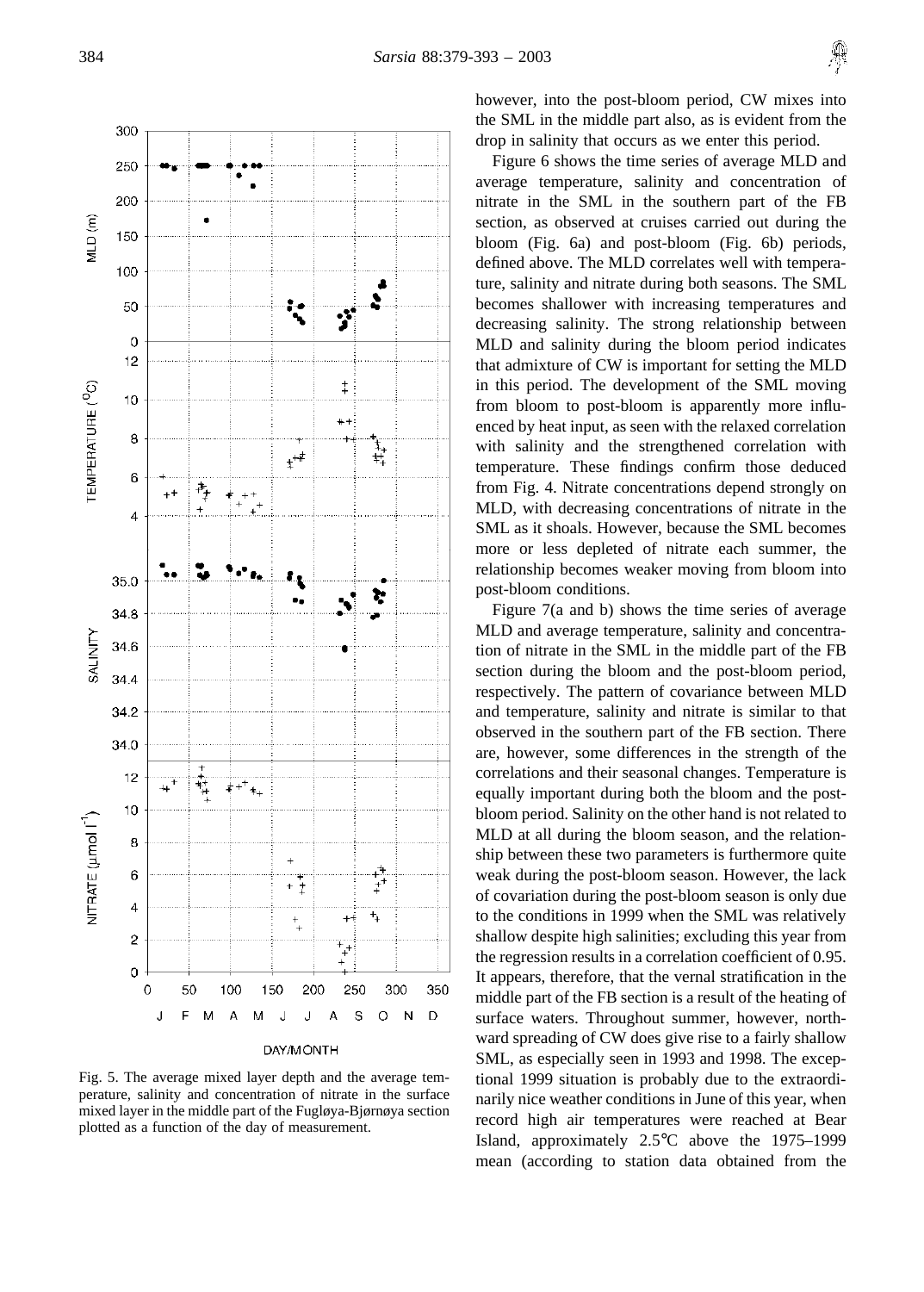Norwegian Meteorological Institute). We believe that these favourable weather conditions gave rise to the very warm, salty and shallow SML observed at the bloom cruise (Fig. 7a) and that this SML remained more or less unchanged over summer and into the post-bloom period. As for nitrate, the seasonal evolution of the correlation with MLD is opposite to that observed in the southern part of the FB section; strengthening over summer. It appears, therefore, that the MLD is not the

Ŗ

sole factor controlling the rate of nitrate consumption early in summer. It is furthermore evident, from the post-bloom data, that the bloom does not always deplete the SML of nitrate, that occurs only in years when the SML is relatively shallow. We do not, therefore, see a weakening of the relationship between MLD and nitrate concentration over summer as in the southern part, but rather a strengthening as full utilization of nitrate is dependent on a shallow SML.



Fig. 6. Time series of the average mixed layer depth and the average temperature, salinity and nitrate in the mixed layer as observed in the southern part of the Fugløya-Bjørnøya section, at cruises carried out during the bloom (a) and post-bloom (b) periods. The regression diagnostics (r and p values) given in each panel are for the linear regression between the respective parameter and mixed layer depth.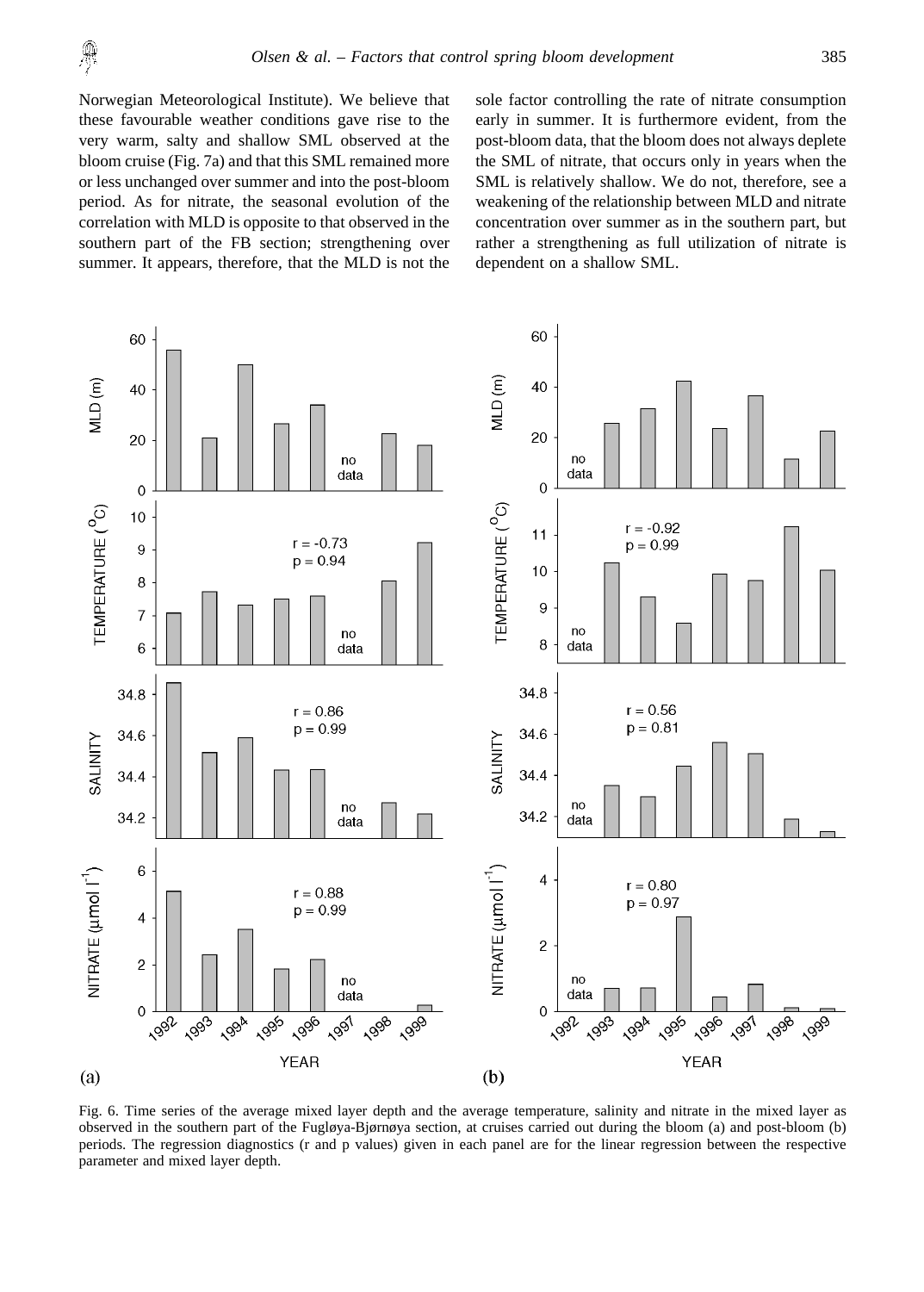

Fig. 7. Time series of the average mixed layer depth and the average temperature, salinity and nitrate in the mixed layer as observed in the middle part of the Fugløya-Bjørnøya section, at cruises carried out during the bloom (a) and post-bloom (b) periods. The regression diagnostics (r and p values) given in each panel are for the linear regression between the respective parameter and mixed layer depth.

To substantiate and extend the findings on the factors that determine the MLD in summer we now move over to the data from the completed and extended time series shown in Fig. 3. Figure 8(a and b) shows the extended time series of the average MLD and the average temperature and salinity in the SML in the southern part of the FB section during the bloom and post-bloom seasons, respectively. In Fig. 8b we have also plotted the average July–August NSWRS in the grid point 71.4°N 20.6°E. This is a measure of the solar heat input to the region, positive numbers reflect a heat flux into the ocean.

Figure 8(a and b) confirms the picture that materialized with the first analysis. In the southern part, the MLD relates strongly with salinity in the bloom period and the relationship is relaxed in the post-bloom period. Temperature is less related with the MLD in the bloom period, but the relationship strengthens moving into the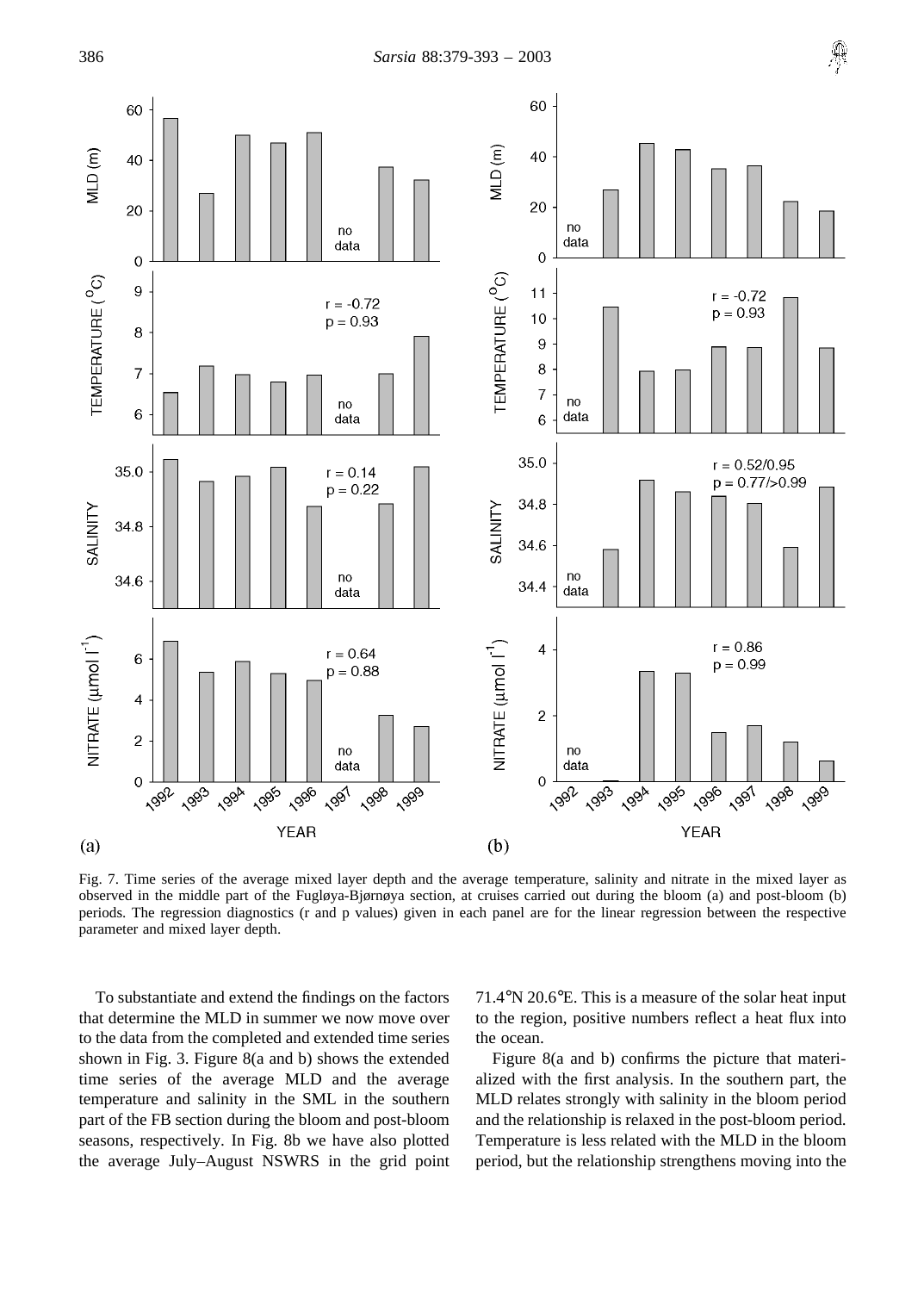post-bloom period. These features confirm that the spreading of low salinity CW is important in setting the MLD during bloom, and that heating takes over as the most important mechanism in setting the MLD as we move into the post-bloom period. This latter deduction is substantiated with the covariance between postbloom MLD and average July–August NSWRS, the larger the heat input, the shallower the SML. The only

霁

exception is the situation in 1999 when the SML was quite shallow despite low heat input, probably also related to the exceptional weather in June of this year; excluding these data from the regression analysis gave a correlation coefficient of  $-0.74$ .

The extended time series from the middle part of the FB section is shown in Fig. 9a (bloom) and Fig. 9b (post-bloom). Here we have also plotted the average



Fig. 8. Extended and completed time series of the average mixed layer depth and the average temperature and salinity in the mixed layer as observed at the southern stations of the Fugløya-Bjørnøya section during bloom (a) and post-bloom (b). Additionally, the average July–August net short wave radiative energy input to the surface in the region has been plotted in (b). The regression diagnostics (r and p values) given in each panel are for the linear regression between the respective parameter and mixed layer depth.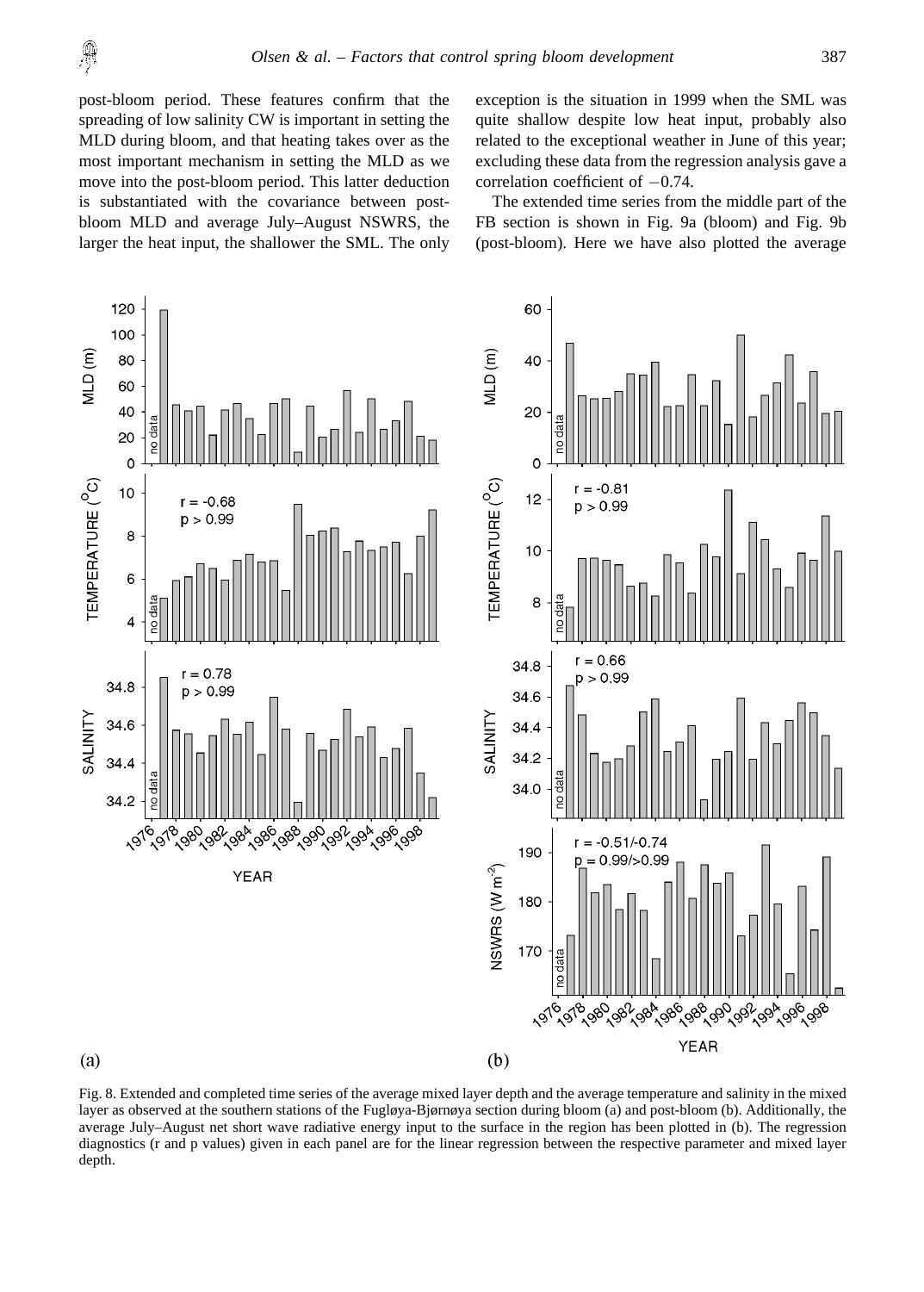

Fig. 9. Extended and completed time series of the average mixed layer depth and the average temperature and salinity in the mixed layer as observed at the middle stations of the Fugløya-Bjørnøya section during bloom (a) and post-bloom (b). Additionally, the average July–August atmospheric pressure gradient over the region has been plotted in (b). The regression diagnostics (r and p values) given in each panel are for the linear regression between the respective parameter and mixed layer depth.

July–August mean SLP gradient over the region, in the figure covering the post-bloom period. The pressure gradient has been computed as the difference in SLP between 75°N 20°E and 70°N 20°E divided by the distance between these two positions, and is closely related to wind speed and direction over the FB section. With a high pressure in the north, winds will blow from the east, whereas a negative pressure gradient will direct winds to blow from the west. This can be appreciated from Fig. 10, which shows the direction and speed of daily averaged surface winds from May throughout summer to September in 1993 (Fig. 10a) and in 1994 (Fig. 10b). The pressure gradient averaged over July and August was positive in 1993 and negative in 1994, this difference is clearly recognized in the prevailing wind direction each year. In 1993, winds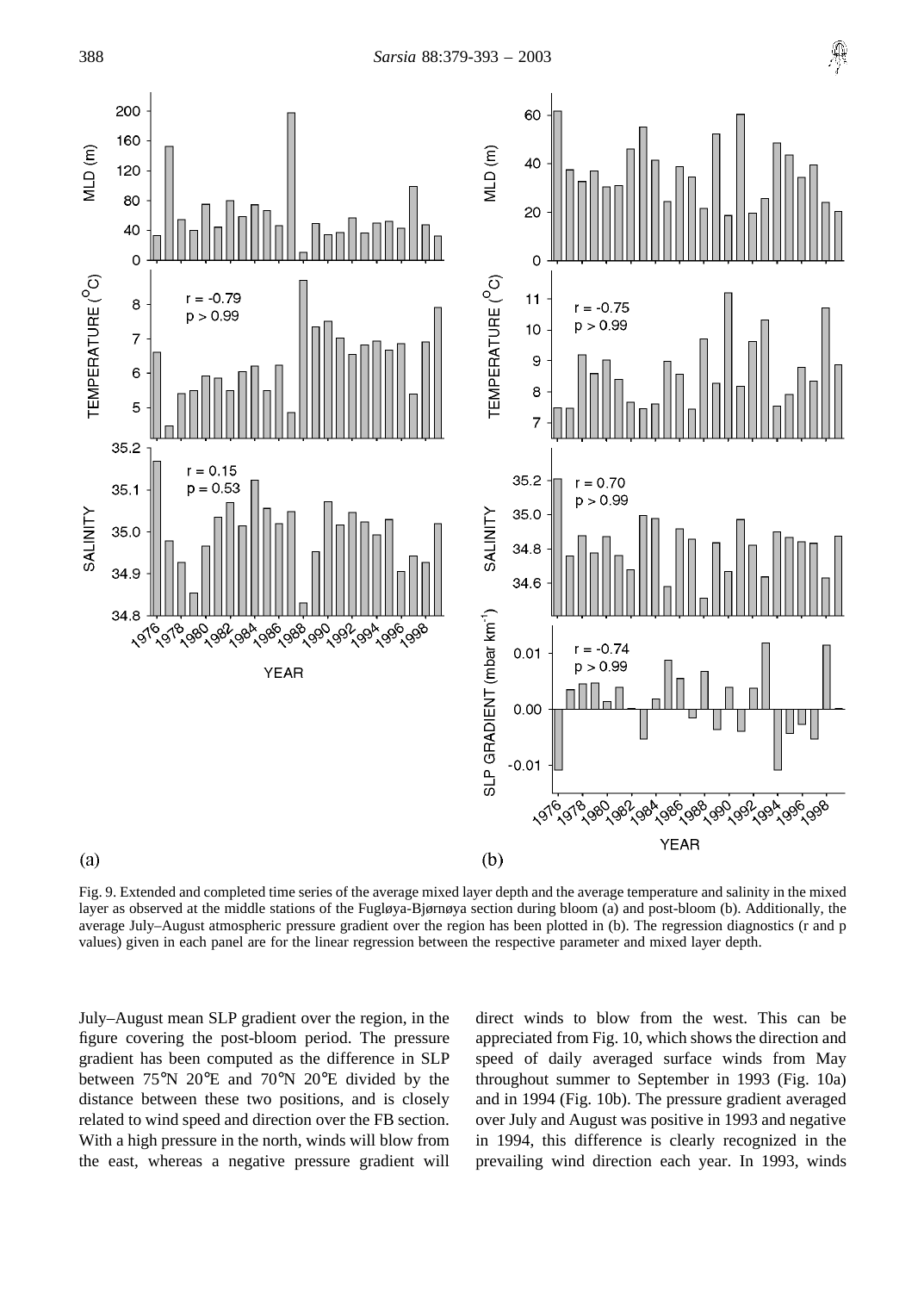

Fig. 10. Daily wind speed and direction at 72.5°N 20°E in the time interval 1 May to 1 September 1993 and 1994.

were almost steadily blowing from the east over the 2 months, whereas in 1994 westerly surface winds prevailed.

In the middle part of the FB section (Fig. 9a and b) the relationship with surface temperature is of essentially equal strength during both the bloom and the postbloom period, and salinity is only significant during the post-bloom period, as also observed in the analysis of the nutrient time series data. Moreover, we see that the impact of the 1999 data on this relationship is weakened; excluding these data from the analysis gives a correlation coefficient of 0.78. There is, furthermore, a clear relationship between post-bloom MLD and the average July–August SLP gradient over the FB section, the MLD being shallower when the gradient is positive (Fig. 9b). The easterly winds that are associated with a positive SLP gradient will drive a northward Ekman drift, which will cause low salinity CW to spread out over this part of the FB section throughout summer.

### DISCUSSION

The above breakdown of the factors controlling the development of the SML and spring bloom at the entrance to the Barents Sea represents, of course, a simplification of a system that is controlled through a set of complex and interrelated mechanisms. A more thorough analysis should, for instance, consider the effect of short-term and small-scale variations. Given also that there are interannual variations in the temperature and salinity of the source water masses AW and CW, stronger correlations than the ones identified here are not to be expected. Notwithstanding this, the coherent variations observed in the MLD, temperature, salinity, concentrations of nitrate and atmospheric forcing conditions provide explicit information on the mechanisms of the major processes that occur throughout the year and their interannual variability.

The time series data reveal that annual and interannual variations in the middle and southern parts of the FB section are influenced by offshore spreading of low salinity CW as well as by solar heating of surface waters. As regards the seasonal development, our findings confirm and extend those of Rey (1981). In southern, near-shore areas, northward spreading of CW gives rise to the haline stratification of the water column which triggers the spring bloom. The further development of the SML throughout summer is dependent on heat input. Further north, in the middle part of the FB section dominated by AW, heating is important for the vernal stabilization of the water column. However, over summer and depending on the atmospheric pressure gradient, a layer of low salinity water originating from the Norwegian Coastal Current will spread out over this region. It is this phenomenon that we would like to emphasize here, as the degree of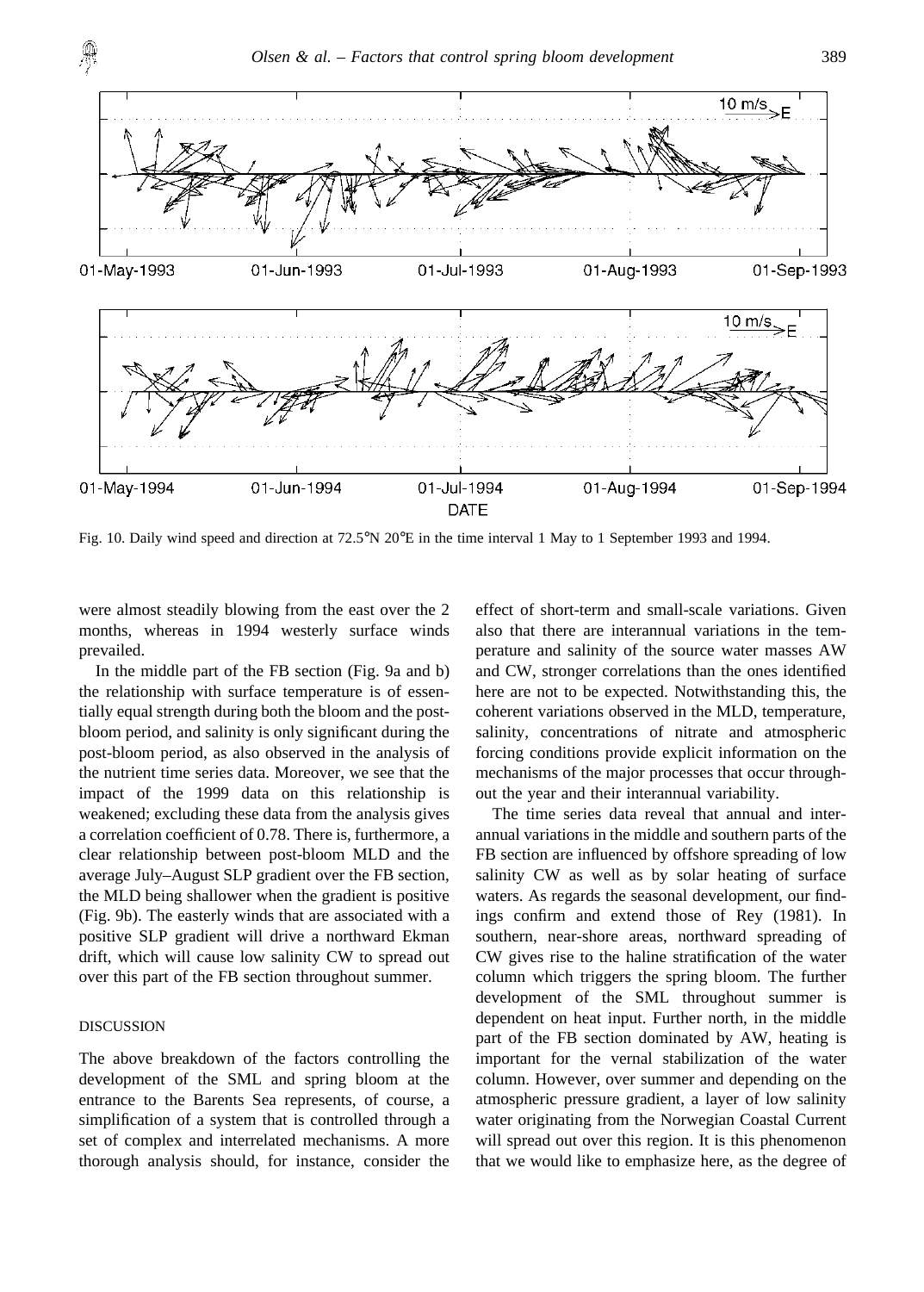transport of CW into this region appears to be subject to great interannual variations with clear implications for the development of the bloom. The CW is being deflected offshore through Ekman drift, as can be appreciated from Fig. 9b. Through this mechanism a large amount of CW reaches the middle part of the FB section when there is a positive north–south pressure gradient, as compared with the situation when the pressure gradient is reversed. The amount of nutrients supplied with the CW is probably not large. On the contrary, we expect nutrient levels in this water to be quite low, as primary production has probably been going on here for quite some time. Moreover, as low salinity water spreads out over the AW in the region. vertical mixing will become limited, efficiently cutting off nutrient supply from below. The northward spreading of CW will therefore probably lead to the termination of the spring bloom through nutrient depletion, and we see from Fig. 7b that in the post-bloom period, shallow low salinity SMLs are also, for all practical purposes, depleted of nitrate. From the same figure we see that ample amounts of nitrate are left in the SML when it is still quite deep and of high salinity in the post-bloom period, as was especially the case in 1994 and 1995. This situation occurs when the SLP gradient is negative over the FB section (Fig. 9b) which will limit the Ekman drift of CW out over the Atlantic part of the FB section. The total amount of nutrients available to primary producers in the region will be greater these years for three reasons: (1) low nutrient CW does not enter the region; (2) less vertical stability means larger upward transfer of nutrients from below; (3) the deeper mixed layer enables nutrients to be drawn from a greater volume. In light of this, we expect the bloom to continue until terminated by excessive grazing, and greater primary production is to be expected in these years compared with the years when the low salinity CW spreads out over the region.

The middle part of the FB section is thus another northern high latitude Atlantic region subject to large interannual variations in spring bloom development. The situation can be compared with the situation in the Barents Sea that has received great attention over the years. In the Barents Sea, total production over a year depends greatly on the distribution of sea ice. In cold years, when the ice field has a large southward extension, melt water will spread out over the AW in the region in spring. In these years, vertical stabilization of the water column takes place earlier and is stronger than in warm years, when vertical stabilization follows from the warming of the ocean surface. This phenomenon gives rise to interannual variations in spring bloom development (Rey & al. 1987; Olsen & al. 2002a), export production (Slagstad & Wassmann 1996), air– sea gas exchange (Olsen & al. 2002a), and probably also secondary production (Rey & al. 1987). In the present case, low salinity water from the south can spread out over the AW over summer, not directly affecting the spring bloom as such, but rather the later phases of the bloom and production over summer. Surely this will have implications for total annual production, air–sea gas exchange, and possibly also for higher trophic level organisms. The latter issue is made especially relevant by the apparently inverse relationship between zooplankton biomass in the region as observed in August/September and the SLP gradient, illustrated in Fig. 11. It is generally accepted that zooplankton biomass in the Barents Sea is regulated mainly through advection from the Norwegian Sea and by grazing pressure exerted by the planktivorous fish capelin (Skjoldal & Rey 1989), although the former theory has been questioned (Tande  $&$  al. 2000). However, the relationship observed merely begs for further inquiries into the factors that determine the size of the zooplankton stock in the region. For instance, has extensive offshore spreading of CW had adverse effects on the feeding possibilities for *Calanus finmarchicus*, the main zooplankton species in the region, due to early termination of the spring bloom? This is merely a hypothesis and the covariance observed may equally possibly come about due to different contents of zooplankton in the interacting water masses AW and CW. As regards air–sea gas exchange, lateral spreading of CW will efficiently cut off communication between AW and the atmosphere. AW in the region is undersaturated with carbon dioxide (Takahashi & al. 1997), and carbon dioxide is transferred from the atmosphere to the ocean. The flow of AW through the region represents, therefore, an important pathway of carbon dioxide from the atmosphere to the abyssal ocean, as AW becomes enriched with carbon dioxide as it travels through the Barents Sea before it is transported to great depth in the Arctic Ocean (Fransson & al. 2001), where it enters the great conveyor belt (Broecker 1991). Reduced contact between the atmosphere and the AW following lateral spreading of CW will probably act to reduce the size of this pathway of carbon dioxide to the deep ocean, depending, of course, on the mixing processes that take place during fall and the carbon dioxide chemistry of the CW.

The interannual variability in bloom development caused by wind-driven differences in CW spreading is probably not confined to the middle part of the FB section. For instance, a similar mechanism was observed by Helland (1963) who identified great interannual variations in summertime surface salinity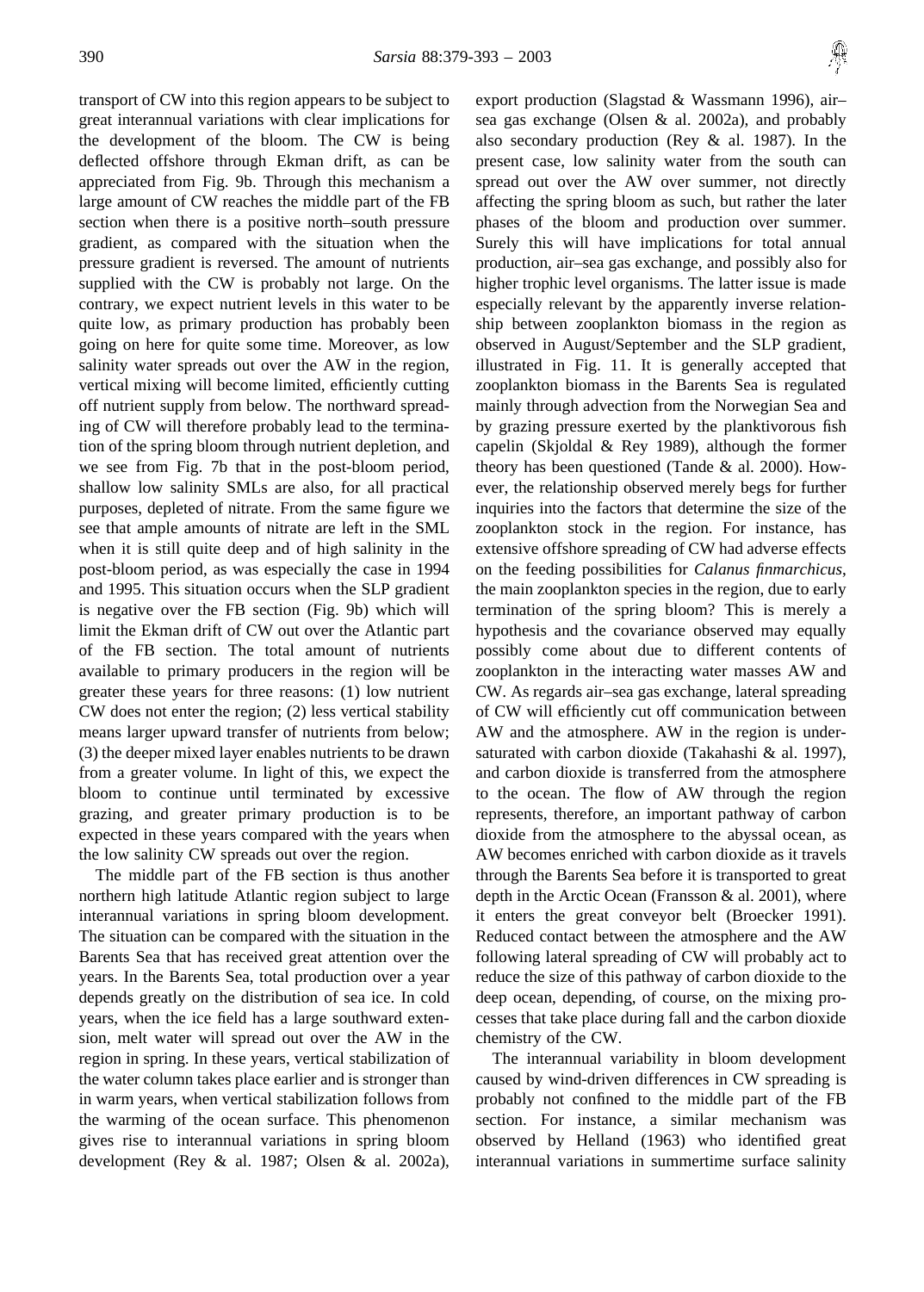

Fig. 11. Time series of anomaly of mean zooplankton biomass (size fraction 180–2000 µm, ash-free dry weight 1988–1989, dry weight 1990–1999, vertical hauls from bottom to surface) in the Barents Sea Opening and the average July–August sea level pressure gradient over the area. The biomass data stem from cruises carried out in August and September in a region covering the central parts of the Fugløya-Bjørnøya section and westwards to the Greenwich meridian. See Fosså (2001: fig. 1.7a) for a map (region 4). Only data from shelf stations are included in the presented average values. The biomass data were kindly provided by Arne Hassel at the Institute of Marine Research, Norway.

at Ocean Weather Station M which were linked to interannual variations in the direction and strength of surface winds in that region. The Norwegian Coastal Current follows the whole Norwegian coast from the Skagerak region all the way to the Nordkapp region, which has been studied in the present paper. It extends further into the Barents Sea as the Murman Coastal Current and is traceable far into the Barents Sea (Loeng 1991). Interannual variations in CW spreading coupled with the prevailing winds, similar to that observed, may, therefore, affect an extensive region and deserves further attention given: (1) the effects on bloom development, potentially propagating through the marine ecosystem, hence, possibly constituting one of the factors regulating the size of the fish stocks in the region and (2) the potential effects on air–sea carbon dioxide exchange.

Can similar inferences on interannual variation be drawn from the post-bloom data covering the southern part of the FB section? And what about the data measured during the bloom period, do they also reflect interannual variation? As regards the former issue, the answer is yes. This can be appreciated from the close link observed between average July–August NSWRS and MLD (Fig. 8b), with an r value of  $-0.74$ , excluding the 1999 data. The NSWRS is in essence a measure of the cloudiness over the region. Therefore, the more sunny days over summer, the shallower the SML, reflecting that heat input controls the summertime development of the SML in near-shore CW-dominated areas, as concluded earlier. This also has consequences for the degree of nitrate utilization in the region, as can be appreciated from Fig. 6b, although the relationship is not as strong as that observed in the middle part of the section (Fig. 7b), as the bloom goes more or less to completion each year. Bloom development in the southern part of the FB section thus also appears to be sensitive to the weather conditions in the region. However, to make safe conclusions on this issue requires more data, as up to present there has only been one observation of a SML that has not been essentially depleted of nitrate (i.e. in 1995).

As regards the data measured during the bloom phase, these have been obtained in a period of rapid change and capture the properties of a SML en route to more stable conditions. We do not, therefore, see the ultimate response to some external forcing factors, but rather a transient state. This is also illustrated by the fact that the data from the bloom cruises, both from the middle and the southern part, were, contrary to the data measured in the post-bloom phase, dependent on the day of measurement (not shown). Therefore, no direct inferences on interannual variability can be drawn from these data.

### SUMMARY AND CONCLUSION

The Norwegian Coastal Current and the Norwegian Atlantic Current flow parallel along the Norwegian coast, with the former situated at the continental shelf and the latter adhering to the slope. The two currents enter the Barents Sea through the Barents Sea Opening which is the area studied in the present paper. Each summer, water from the Norwegian Coastal Current is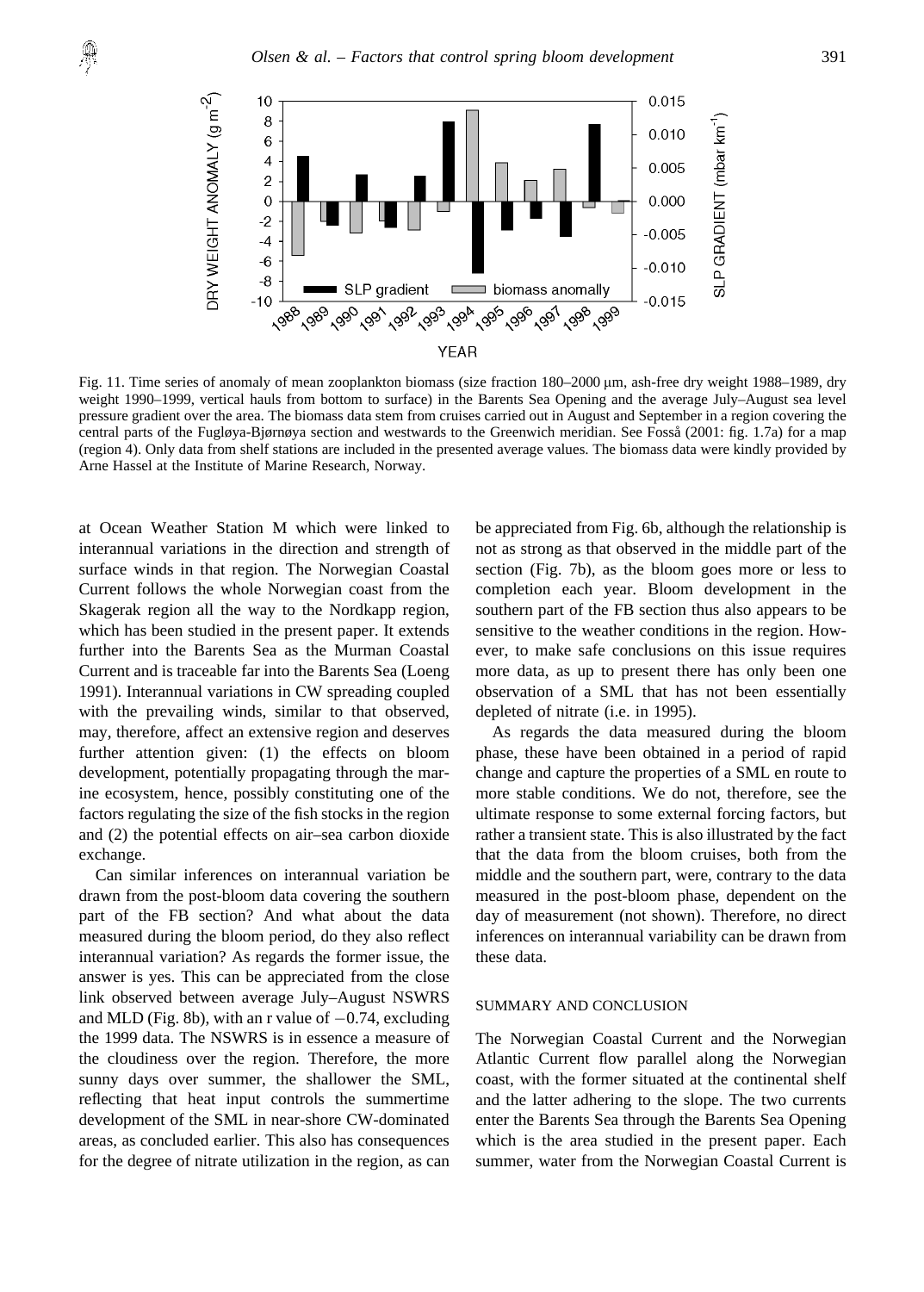deflected offshore, and a wedge of low salinity water spreads out over the saltier and heavier AW. The large density gradient between these two water masses is the main factor determining the MLD in near-shore areas during early summer, as observed through the close correlation between the MLD and salinity in the SML in the southern part of the FB section (Figs 6a, 8a). The further seasonal development of the SML in this region depends on the heating of the ocean surface, with large heat input promoting a further shoaling of the SML (Figs 6b, 8b). The springtime spreading of CW is, of course, limited and further out from the coast, in Atlantic areas that are not under the influence of CW, vernal stratification appears primarily to be caused by the increased temperature of the surface waters. This was reflected in the close correspondence between bloom period MLD and temperature in the SML in the middle part of the FB section (Figs 7a, 9a). Later in the year, however, the wedge of low salinity water also reaches this part of the FB section, but to various degrees depending on wind speed and direction. Offshore Ekman drift is large in years dominated by easterly winds (Fig. 9b), and in these years large amounts of fresh water flush out over the middle part of the FB section as compared with the situation in years when the prevalence of easterly winds is less or westerly winds predominate – as expressed by the atmospheric pressure gradient over the region. To summarize, in the middle part of the FB section, the spring bloom is initiated with the vernal stratification following the heating of surface waters. Throughout summer the bloom may evolve in either of two directions. If there is a negative north–south pressure

#### REFERENCES

- Blindheim J, Borokov V, Hansen B, Malmberg S-Aa, Turrell WR, Østerhus S. 2000. Upper layer cooling and freshening in the Norwegian Sea in relation to atmospheric forcing. *Deep-Sea Research I* 47:655–680.
- Broecker W. 1991. The great ocean conveyor. *Oceanography* 4:79–89.
- Fossa˚ JH. 2001. Havets miljø 2001. *Fisken og havet* særnr. 2– 2001 [in Norwegian].
- Fransson A, Chierici M, Anderson LG, Bussmann I, Kattner G, Jones EP, Swift J. 2001. The importance of shelf processes for the modification of chemical constituents in the waters of the Eurasian Arctic Ocean: implication for carbon fluxes. *Continental Shelf Research* 21:225– 242.
- Furevik T. 2001. Annual and interannual variability of Atlantic water temperatures in the Norwegian and Barents Seas: 1980–1996. *Deep-Sea Research I* 48:383–404.
- Gade HG. 1986. Features of fjord and ocean circulation. In:

gradient then winds will blow from the west, and spreading of CW into the region will be limited. The SML will remain quite deep throughout summer and the bloom will follow a typical Atlantic pattern, unable to fully utilize available nitrate and probably terminated by extensive grazing. With a high pressure situated in the north, however, winds will blow from the east, and the Ekman drift will be directed to the north. Large amounts of CW will flush out over the region. This is low nutrient water as production has been taking place here for quite some time. Additionally, the strong vertical density gradients efficiently cut off communication between the SML and the deeper nutrient-rich waters. We expect the bloom to be terminated due to nutrient limitation in these years, and annual primary production will probably be reduced. These effects may potentially propagate further up into the marine food chain. Air–sea exchange of carbon dioxide is also likely to be affected, with lessened transfer of carbon dioxide from the atmosphere into the AW en route to the deep Polar Ocean. Looking deeper into these effects and mapping the spatial extent, both how coherent the spreading of CW is along the Norwegian coast and how far off it spreads, seem to be worthwhile.

#### ACKNOWLEDGEMENTS

Are Olsen's work has been financed by the Research Council of Norway. We would like to thank the staff at Norsk Marint Datasenter and at ICES Service Hydrographique who supplied the data, and all the people at the IMR who carried out nutrient measurements. The comments of two anonymous reviewers improved the quality of this article. This is publication no. 34 of the Bjerknes Centre for Climate Research.

Hurdle BG, editor. *The Nordic Seas*. New York: Springer. 183–189.

- Halldal P. 1953. Phytoplankton investigations from Weather Ship M in the Norwegian Sea, 1948–1949. *Det Norske Videnskaps Akademi. Hvalra˚dets Skrifter* 38:1–91.
- Helland P. 1963. Temperature and salinity variations in the upper layers at Ocean Weather Ship M (66°N 2°E). Arbok for Universitetet i Bergen 1963. Matematisk-*Naturvitenskaplig Serie* 16:1–26.
- Kalnay E, Kanamitsu M, Kistler R, Collins W, Deaven D, Gandin L, Iredell M, Saha S, White G, Woolen J, Zhu Y, Chelliah M, Ebisuzaki W, Higgins W, Janowiak J, Mo KC, Ropelewski C, Wang J, Leetmaa A, Reynolds R, Jenne R, Joseph D. 1996. The NCEP/NCAR 40. Year Reanalysis Project. *Bulletin of the American Meteorological Society* 77:437–471.
- Loeng H. 1991. Features of the physical oceanographic conditions of the Barents Sea. *Polar Research* 10:5–18.